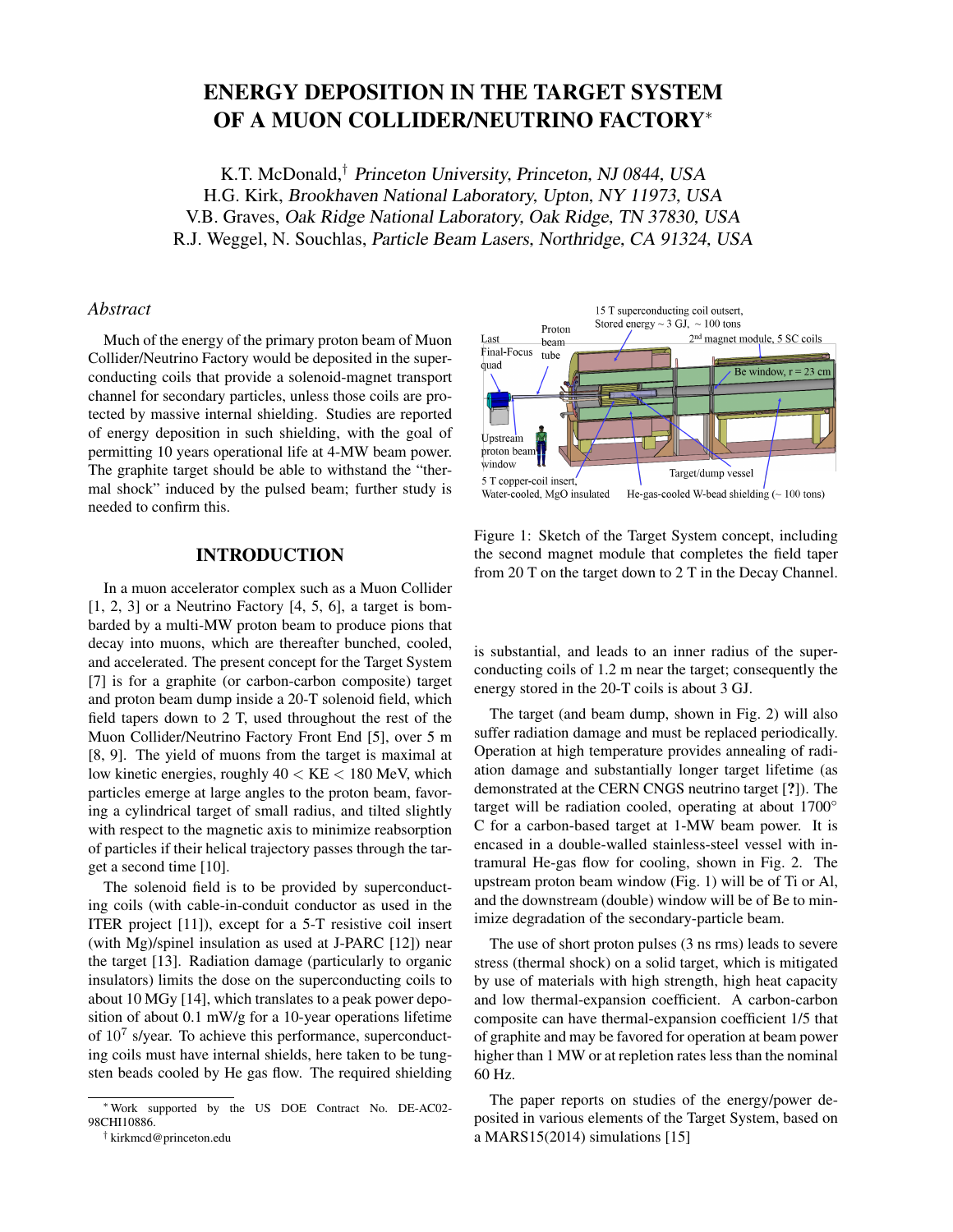

Figure 2: Target vessel with graphite target and proton beam dump. The downstream beam window (green) is of Be.

### SUPERCONDUCTING COILS

As noted above, radiation damage (particularly to organic insulators) limits the dose on the superconducting coils to about 10 MGy [14], which translates to a peak power deposition of about 0.1 mW/g for a 10-year operations lifetime of  $10^7$  s/year.

The simulated power deposition from a 4-MW proton beam in the W-bead shielding, in the 5-T resistive coil insert, and the various superconducting coils of the first three magnet modules is summarized in Fig. 3, averaged over azimuth. The upper edge of the magenta band in the figure corresponds approximately to 0.1 mW/g, the nominal safe limit, indicating that the first two superconducting coils are not shielded quite enough for operation at 4 MW.



Figure 3: Simulated power deposition in the Target System for a 4-MW proton beam, averaged over azimuth.

Further details of the power deposition in superconducting coils 1 and 2 are shown in Fig. 4, as a function of azimuth and z for the region  $120 < r < 140$  cm. The azimuthal dependence arises because the tilted proton beam follows a helical trajectory such that secondary particle

production in the target peaks at  $\phi \approx 235^{\circ}$ . The present shielding configuration is sufficient for operation at 2 MW, but would provide only a 5-year life of coils 1 and 2 with 4- MW operation. The present shielding configuration differs from that previously considered [16, 17] by the removal of some 10 cm of radial shielding inside the 5-T resistive coils, to permit a larger target module inside them.



Figure 4: Power deposition in superconducting coils 1 and 2 as a function of z for  $120 < r < 130$  cm, for 12 bins of 30◦ in azimuth, for 4-MW proton beam power.

The shielding is arranged in various modules, with small gaps in the axial coordinate  $z$  between them. Figure 3 indicates that these gaps results in higher energy deposition just down stream of them than would occur in their absence. In particular, the third superconducting coil (first coil in the second magnet module) receives a radiation dose that is marginal for operation at 4-MW beam power with the present shielding configuration, as shown in Fig. 5



Figure 5: Power deposition in superconducting coil 3 as a function of  $z$ , for 12 bins of  $30^\circ$  in azimuth, for 4-MW proton beam power.

The general conclusion is that the present shielding configuration would be adequate for operation at 2 MW, but is